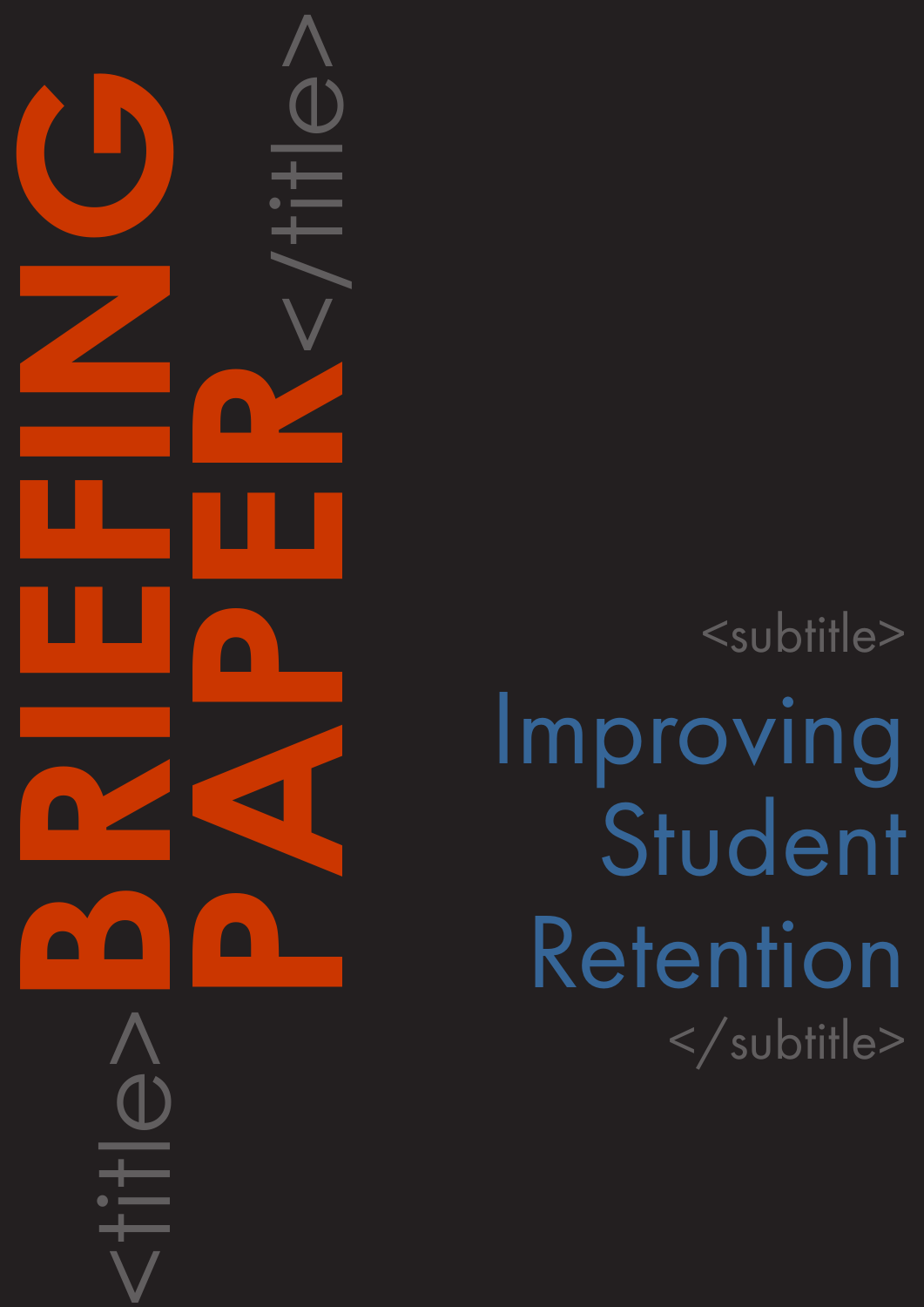# CAPDM Ltd. CAPDM Ltd.

Background Improving student retention is still an important issue for any and all open and distance education providers. The OECD average dropout rate for higher education students is 30%. The UK's average HE non-completion rate in 2014 was 18%. The Open University UK (OU), Britain's largest teaching institution, with 173,889 undergraduate students enrolled in the year 2016, at one point had 25 per cent of new students and 22 per cent of experienced students choosing to dropout during the duration of a course.

> Low retention rates can be used as a public measure of poor performance, and can be potentially damaging to academic reputations. The associated loss of revenues can be significant too. One UK distance learning college with more than 4000 students recently measured its drop-out rate at 15%. Halving this rate would increase their annual income by £750,000.

> On a personal level, tutors and students can take it as a blow to their selfesteem, and novice students are particularly vulnerable to this issue.

So, why do students drop out, and what can be done to reduce the rate?

Research undertaken by the OU on their own student base suggests that the vast majority who withdraw still aspire to earn a credit for the course/award upon which they embarked. Their reasons for dropping out however are multidimensional and varied. Not all are financial. Declining personalisation with tutors being allocated to cover more students is another trend that is currently causing concern.

Inappropriate course choice is one of the main recorded non-financial reasons for dropout, but the main reason stated by students themselves is that they fall behind in the coursework. Surveys of students who do complete OU courses, have found that 23% say the amount of time spent studying was a lot more than expected, and the majority (57%) fell behind the study calendar.

Tutorial quality is another significant issue. In one OU study, 18 per cent of students described themselves as "very dissatisfied" with their tutorials, the third most cited reason for student dissatisfaction. Six per cent stated they dropped out because they were not happy with their tutor.

There are three main sources of work for students:

1. work derived from the course materials;

2. work students wish to set for themselves (revision etc.); and

3. work involved in learning to study, write academically, research and use virtual learning environments

What can be done

The number of study hours required by the course materials, and the work involved in reaching the identified learning outcomes, is core to the workload for any course. A significant mismatch between the stated hours and the actual hours required by the materials will lead to significant stress for students struggling to keep to an unrealistic study plan.

Inherent difficulties or complexities in the subject matter itself; poor clarity, usability or navigability of the materials; excessive number and use of activities like spreadsheet use or internet searches, can also contribute to students falling behind.

Time management is implicitly bound up with the learning success (Thorpe, Mary. 2007) and there is a need to ensure that the student's perceptions of expected and actual workload match as closely as possible. Planning and managing the study effort efficiently helps, as does coping quickly with any mismatch between the student's own pace and the pace set by the educators. A lack of good study tools such as course calendars and study guides will create problems, as will the provision of an ineffective effective virtual learning environment that steals time and increases stress.

There is no one solution to the problem of improving student retention, so the best approach is to adopt strategies that help students get the right educational experience from initial course selection through to graduation. In the rest of this briefing paper we will dwell upon two significant areas for potential improvement – the materials, and the online learning environment.

Accurate and complete *course descriptions*, representative taster materials, good alignment with industry relevant qualifications, and convenient delivery in a variety of media formats such as electronic, paper, and face-to-face, all help the initial selection process.

A *student induction programme* can also serve to welcome and orientate both new students, and those who return after taking a break from their studies.

*Diagnostic materials* have long been used in open and distance learning to better advise students about their study choices. There are essentially two kinds generic, to test applicants' suitability for higher education, and course-specific, to test suitability for a particular course. Both can be either externally or selfassessed.

A *structural analysis* of your existing materials will identify inconsistencies in reading times required. Analysis of student and tutor feedback will help to identify specific areas for improvement. The goal is to ensure the materials contribute

Why students drop out

The coursework contribution

Improving the course materials